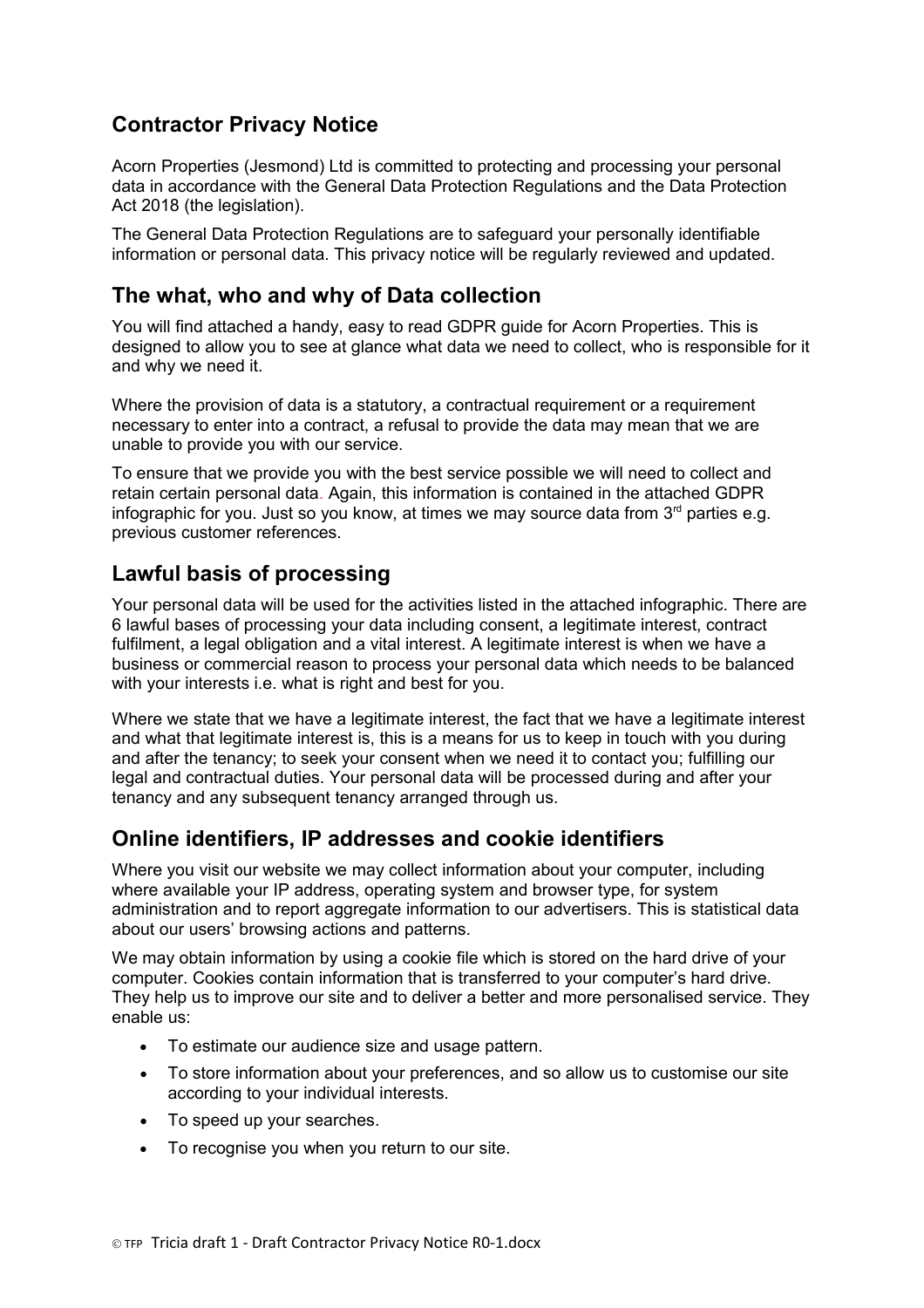You may refuse to accept cookies by activating the setting on your browser which allows you to refuse the setting of cookies. However, if you select this setting you may be unable to access certain parts of our site. Unless you have adjusted your browser setting so that it will refuse cookies, our system will issue cookies when you log on to our site. You can find more information about cookies at [www.allaboutcookies.org](http://www.allaboutcookies.org/)

This policy only applies to our site. If you leave our site via a link or otherwise, you will be subject to the privacy policy of that website provider. We have no control over that privacy policy or the terms of the website and you should check their privacy policy before continuing to access the site.

## **Who will my data be shared with?**

It will be necessary for us to process or share all or some of your personal data with a range of individuals, businesses and organisations you will find the types of organisations and agencies on the attached GDPR infographic.

## **How is my data stored?**

Your personal data is stored in the way described on the attached GDPR infographic and the data is always stored within the European Union or outside of the European Union but with an organisation operating under the General Data Protection Regulations.

## **How long do you keep my data?**

We will retain some elements of your personal data for up to the time identified on the attached GDPR infographic after we cease to work together. What information can be anonymized will be when no longer required for either contractual fulfilment or a legitimate interest. If the lawful basis for processing your data was consent then you may withdraw consent at any time and we provide an opt out option on every marketing communication for this purpose.

## **Your rights**

You have a right of access to check your personal data to verify the lawful basis of processing. We are obliged to respond to an access request within 30 days and may not charge a fee unless the request is unfounded, excessive or repetitive. If a fee is charged it is to be a reasonable fee based upon the administrative cost of providing the information.

You have a right to rectification if the data we hold is either inaccurate or incomplete. If your data has been disclosed to third parties then we must inform them of the rectification, where possible.

You have a right to erasure of your data when consent is our basis of processing (the right to be forgotten). You may request that your personal data be erased, for example, where there is no compelling reason for its continued processing or where you withdraw consent. We will comply with your request unless we have another basis of processing justifying our retaining the data (for example a legal requirement or the defence of a legal claim).

You have some rights to ask us to restrict processing i.e. to block or supress processing where, for example, the data may be incorrect and whilst the accuracy is verified. We are permitted to store the data.

## **Your right to object**